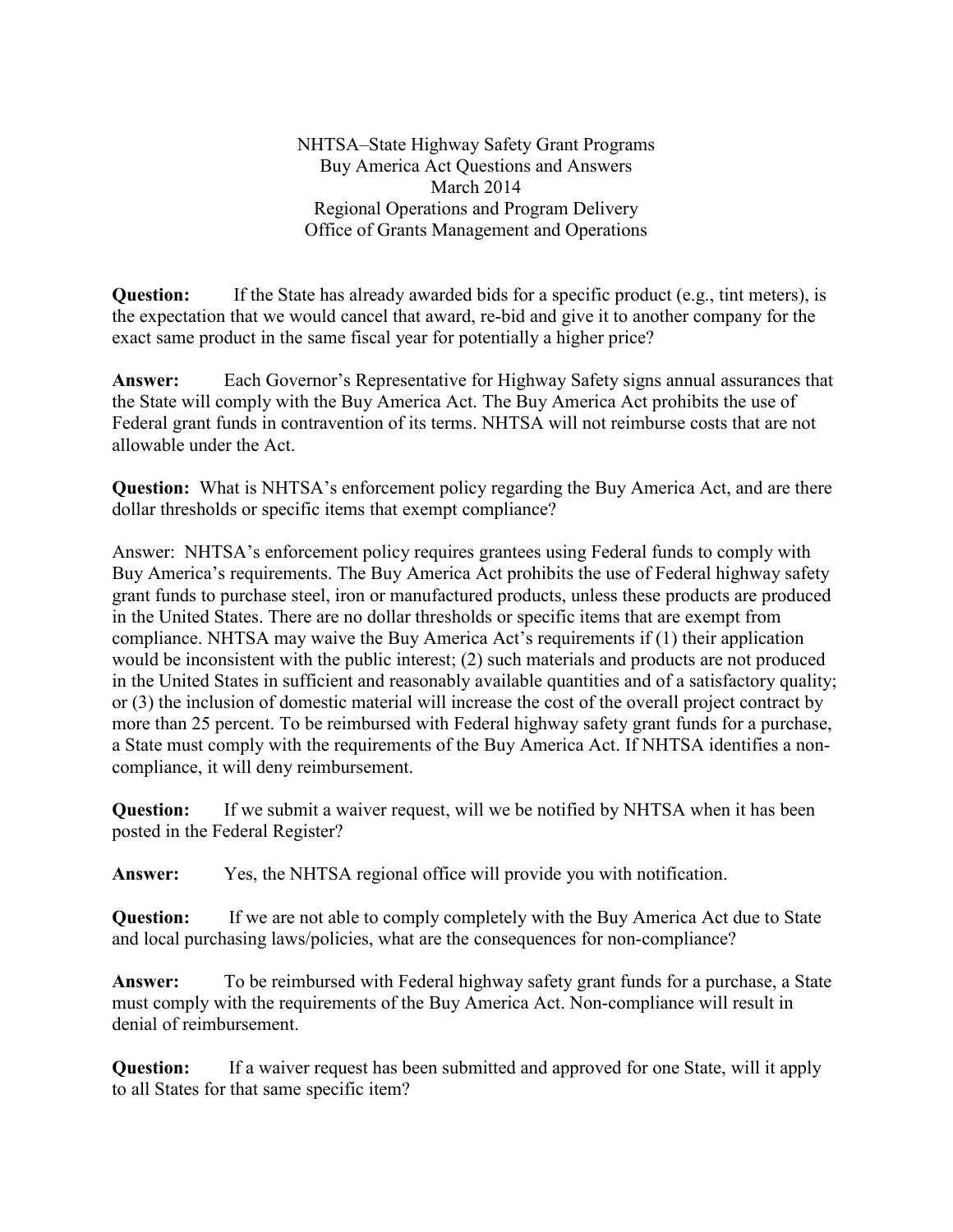**Answer:** The applicability, scope and duration of each waiver will be addressed in the Federal Register notice responding to the waiver request.

**Question:** Why does NHTSA follow a different set of Buy America Act rules than does FHWA?

**Answer:** Regulations published by FHWA, which were promulgated in 1983, apply to its programs and do not extend to other operating modes of DOT. Each operating mode of the U.S. Department of Transportation has its own management structure. Under a NHTSA-administered grant program, NHTSA policies and procedures apply.

**Question:** Is there a date when NHTSA's interpretation of the Buy America Act will apply to all States or will it be retroactive? Since we are located in a DOT, up to this point we have been using the FHWA interpretation of this Act.

**Answer:** A State must comply with the provisions of the Buy America Act at all times when purchasing items using NHTSA highway safety grant funds. Under a NHTSAadministered grant program, NHTSA policies and procedures apply.

**Question:** Does the Buy America Act apply to leasing items under a grant?

**Answer:** Yes.

**Question:** Can items not meeting the Buy America Act requirements be used as matching dollars if they are being used to support the grant?

**Answer:** Yes, as long as the items meet the applicable cost principles, the value of the items may be used to satisfy State matching requirements.

**Question:** What is NHTSA's enforcement policy regarding the Buy America Act, and are there dollar thresholds or specific items that exempt compliance?

**Answer:** The Buy America Act prohibits the use of Federal highway safety grant funds to purchase steel, iron or manufactured products, unless these products are produced in the United States. NHTSA may waive those requirements if (1) their application would be inconsistent with the public interest; (2) such materials and products are not produced in the United States in sufficient and reasonably available quantities and of a satisfactory quality; or (3) the inclusion of domestic material will increase the cost of the overall project contract by more than 25 percent.

To be reimbursed with Federal highway safety grant funds for a purchase, a State must comply with the requirements of the Buy America Act. Non-compliance will result in denial of reimbursement.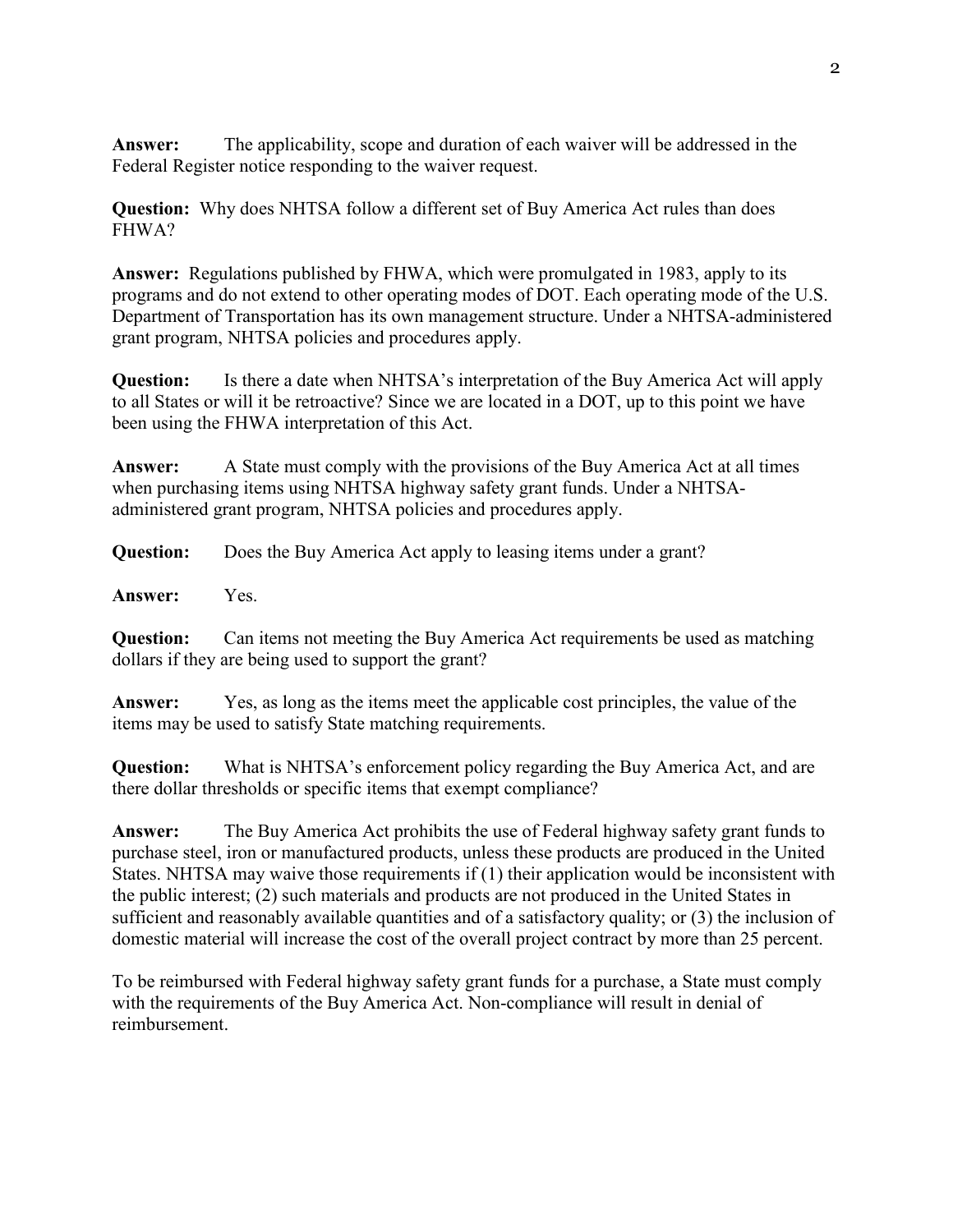**Question:** Any estimates on how long it will take to submit a waiver request through the various levels and then be posted in the Federal Register? After it goes through the Register process, how long will it take to get a final decision?

**Answer:** NHTSA estimates the process will approximately 90 days from the date of receipt until NHTSA publishes a Federal Register notice. The Federal Register is the agency's final decision.

**Question:** If a State buys a product off of the Conforming Products List, does that product have to meet the Buy America law?

**Answer:** A State must comply with the provisions of the Buy America Act at all times when purchasing items using NHTSA highway safety grant funds.

**Question:** What is the scope of the waivers for Maryland and Wisconsin?

**Answer:** The Maryland and Wisconsin waivers exempt Maryland and Wisconsin from the requirements of Buy America for items identified in the relevant Federal Register notices. The applicability, scope and duration of each waiver will be addressed in the Federal Register notice responding to the waiver request.

**Question:** If a State receives a waiver for a 403 project, does it apply to Sections 402 and 405 as well?

**Answer:** The applicability, scope and duration of each waiver will be addressed in the Federal Register notice responding to the waiver request.

**Question:** How does Buy America Act apply to public information and education materials? And if it does apply, can an exemption be requested for certain types of items?

A State must comply with the provisions of the Buy America Act at all times when purchasing items using NHTSA highway safety grant funds. NHTSA may waive Buy America requirements if (1) their application would be inconsistent with the public interest; (2) such materials and products are not produced in the United States in sufficient and reasonably available quantities and of a satisfactory quality; or (3) the inclusion of domestic material will increase the cost of the overall project contract by more than 25 percent.

**Question:** What are the sanctions for a violation of the Buy America Act?

**Answer:** To be reimbursed with Federal highway safety grant funds for a purchase, a State must comply with the requirements of the Buy America Act. Non-compliance will result in denial of reimbursement.

**Question:** How should a State proceed if they have a statewide contract for certain types of purchases (office supplies, IT)?